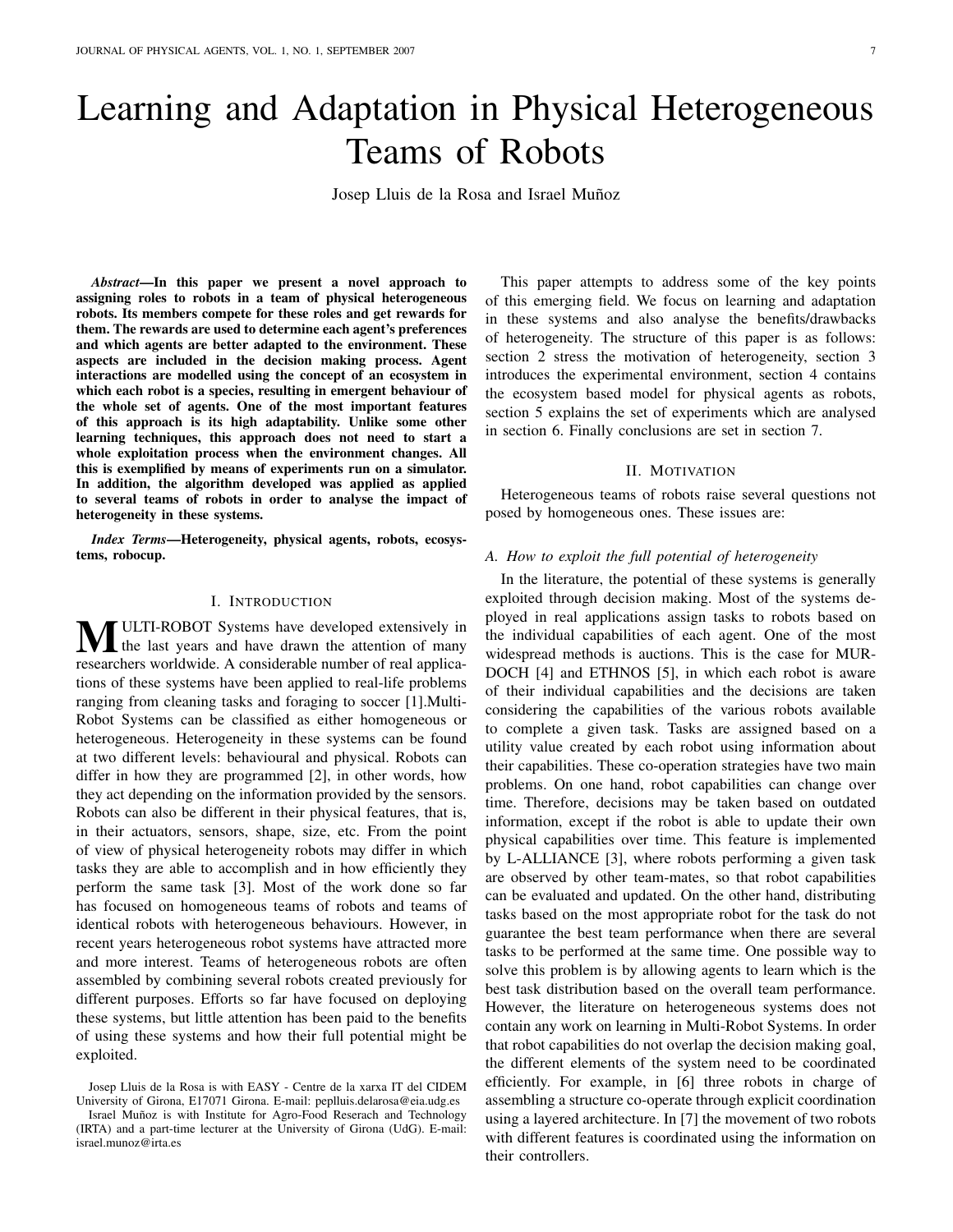## *B. Benefits of heterogeneous teams over homogeneous ones*

The question of the benefits of heterogeneity in robot teams does not have a clear answer. On one hand, the benefits of heterogeneity are evident when all capabilities needed for a specific task can not be built into one robot. However, when robot capabilities overlap, these questions cannot be answered. Only [3] was able to determine, in a group of robots with overlapping capabilities performing several tasks, which performance decreased as heterogeneity increased. The answer to these two questions should help designers create and exploit these systems. This paper addresses the first question in depth by explaining and testing a new algorithm for learning in a heterogeneous multi-robot system. The second question is extensively analysed by summarising the results of applying the algorithm detailed in the first part of the paper to a set of homogeneous and heterogeneous robot teams.

# III. EXPERIMENTAL DOMAIN

For this research robotic soccer has been selected as the test-bed for several reasons. According to [8] RoboCup is an attempt to foster AI and robotics research using a soccer game as a representative domain in which a wide range of technologies can be integrated and new technologies can be developed. The framework of the RoboCup Physical Agent Challenge provides a good test-bed to see how physical bodies play a significant role in carrying out intelligent behaviours. In addition, we are familiar with this domain, as we have participated over the past years with a team of real robots in several competitions around the world. The experiments presented in this paper have been run on a simulator called JavaSoccer that emulates the Small Size League in RoboCup.

#### IV. AN ECOSYSTEM BASED MODEL FOR PHYSICAL AGENTS

The literature on multi-robot and multi-agent systems represents a large amount of research aimed at enabling a group of robots to learn and adapt (see [9] for a survey). However, most of the approaches are not conceived for dealing efficiently with heterogeneous members and, in particular, for learning how to complete a joint task efficiently. One of the particular features of these systems is the size of the state space. As the components are different, the number of possible solutions to the problem increases dramatically. One of the most interesting works related to this research was developed by [10]. In this work, sets of physical components (pump, heater...) learn to participate in the negotiations to execute a given plan based on their physical capabilities. Although this work presents some interesting issues, it does not deal with the complexity of the problem completely. This section leads to the selection of the algorithm for this task.

Quite often researchers have turned to natural phenomena to solve complex problems. One of the most popular sources of inspiration is insect societies. The research done in this area is also known as swarm intelligence and has been applied to solve a huge number of problems (from telecommunications routing to robot control) [11]. This research builds on two different aspects: on one hand, a natural phenomenon that allows task partition in animal and insect societies through

competitions among members [12] and, on the other, the work done by [13] on chaos in distributed systems and the model developed as a result.

Heterogeneity is an intrinsic feature of many insect and animal societies. Insects usually live in groups or colonies and work co-operatively towards the same goal. In these societies tasks are partitioned according to the physical abilities of each member of the colony (see [14] for detailed examples). One of the phenomena that allows tasks to be partitioned is competition among the members. Insects and animals (including humans) that live in social groups establish a social structure called dominance hierarchy within their groups. This hierarchy serves to maintain order, reduce conflicts and promote cooperation among group members. Each member of the group has a position within the dominance hierarchy based on the outcomes of interactions with other members. The tasks that each member carries out depend on the position in the hierarchy. In many cases, the resulting hierarchy is affected by the physical features of the group members. This phenomenon offers an example of how nature solves the problem of task allocation in a heterogeneous system. A model has to be defined to emulate this process for the purpose of learning in heterogeneous multi-robot systems. Hogg and Huberman [13] developed a model to study heterogeneous collections of agents competing for the use of bounded resources. Agents select resources depending on the number of agents already using them and compute a perceived pay-off for their use. The number of agents of a given type also increases depending on how well each type of agent is performing with respect to other types of agents. Although this model was developed to study computational ecologies [15], it can be reformulated so that it emulates the competition for responsibilities and tasks in a group of agents depending on how well each member is doing. The next section details how this model has been adapted to deal with the problem of learning in heterogeneous multi-agent systems.

#### *A. Ecosystem description*

The main aim of this model is to define how agents change their preferences for performing a given type of task and how they co-operate. This model is also referred to as the ecosystem, as it models some phenomena observed in natural systems. In this ecosystem a set of agents  $S = s_1, s_2, s_3, s_4, s_5$ competes for a set of roles  $R = r_1, r_2, ..., r_{10}, r_{11}$  (representing a subset of responsibilities). In this explanation subindex *r* stands for roles and subindex *s* for agents. Agents in this ecosystem have different physical dynamical features and roles are roles in a soccer team. These agents use the information about the roles in the form of rewards to decide which roles to use. The way these preferences and rewards are combined is represented in a modified model of [13]. This approach also allows the fitness (how well each member is doing when compared with other members) of each species of the ecosystem to be modelled. This fitness affects how agents interact with each other, as well as each agent's preferences.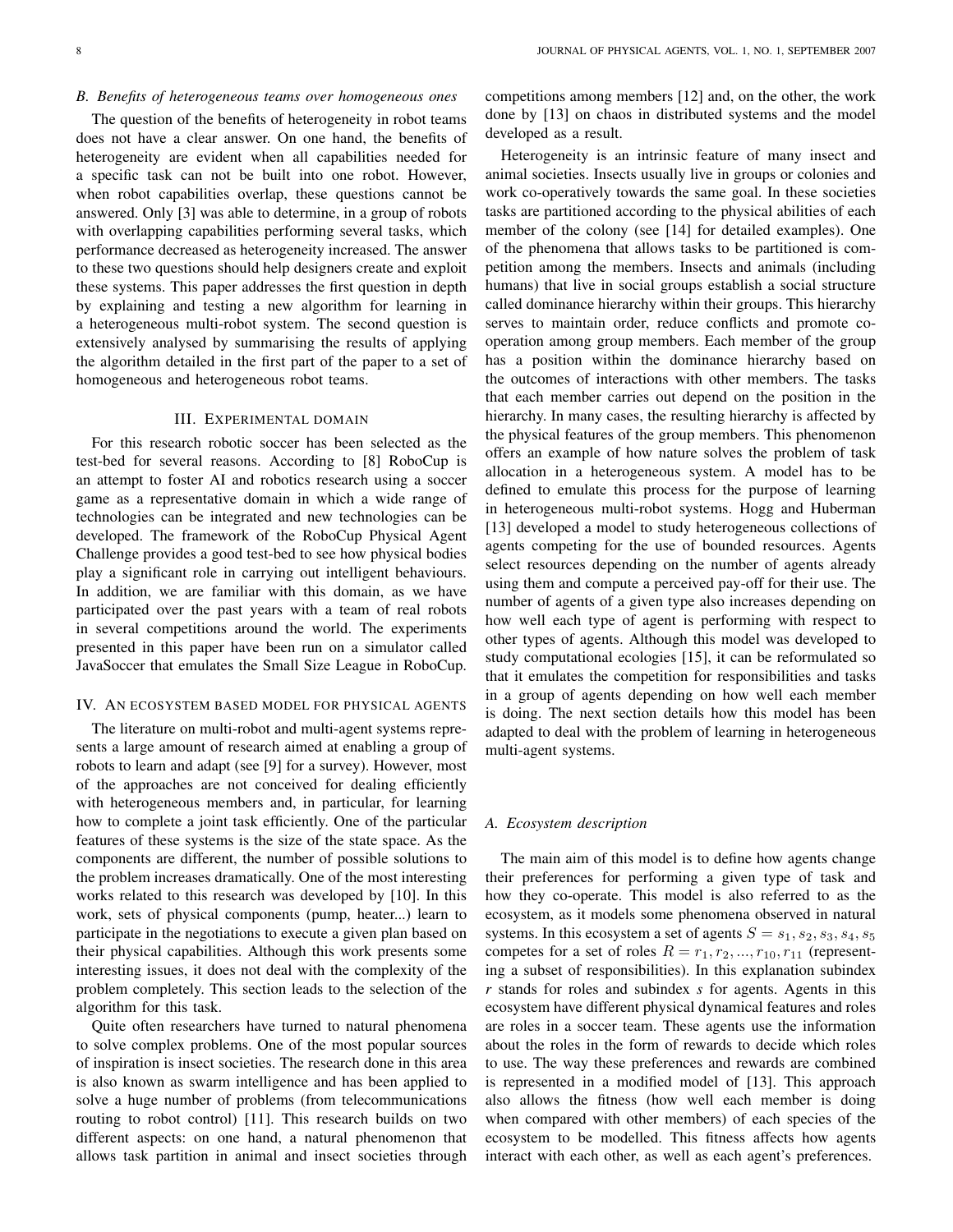#### *B. Role definitions*

In this domain tasks are roles on a soccer team. Each task contains a limited number of high level actions  $(kick<sub>b</sub>all, move<sub>b</sub>all, defined<sub>q</sub>ool, cover<sub>q</sub>ool, regain<sub>b</sub>all...),$ some of which are shared by several roles. Rules propose actions to agents depending on the position of the ball and the player on the field who is taking the decision. Each condition is a fuzzy variable, whose values are defined by a fuzzy set. Each rule has a certainty  $(\varphi)$  associated with it  $(\phi \in [0, 1])$ . This value depends on the level of activation of each condition and the operators (*AND/OR*). Conditions and operators are combined together using fuzzy algebra and implemented by means of a possibilistic approach. The roles are: goalie, fullback, left/right defender, defensive midfielder, left/right midfielder, centre forward, left/right winger and central striker. Two or more agents can use one role at the same time, as long as it consists of more than one action. Each agent gets rewards when these roles are used.

## *C. Creating heterogeneous physical agents*

Every agent in this ecosystem has different physical and dynamical features. From experience, big robots are heavier, as they carry more batteries and more material is needed to assemble them. This affects the speed of the robot and its dynamical behaviour. From our experience controller design, controllers tend to be more accurate when they are designed to control a robot that moves slowly, and this feature is also affected by the accuracy of the vision system. On the other hand, when a controller is designed to control (smaller) robots with faster speeds, it tends to be more inaccurate. Bigger robots can also have enough room to contain a powerful kicking device, while this is not so easy for small robots, whose kicking devices are not usually so powerful. Using these ideas, heterogeneous players are created by building robots ranging from fast, inaccurate, and with small kicking devices to small, accurate and with powerful kicking devices (see Table I).

The criteria applied to building the robots allow us to use robots that can contribute in different ways to the team's overall performance, as each robot has unique features.

# *D. Rewarding actions*

Agents use the rewards they get from the action they select to compute their preferences and the fitness of each agent. Rewards are given by taking into account several aspects:

- The player is situated properly on the field according to the role it is fulfilling
- Ability to prevent the ball from going into the goal
- Goals scored
- Goals made
- Dribbling ability
- Ability to regain control of the ball
- Ability to move the ball forward.
- As each agent can use any role at any given time, every tw seconds (in this work 100 seconds) agent s adds all rewards obtained over this period of time for each role

r  $(R_{rs})$ . Using additional information this agent tries to estimate the possible rewards  $(G_{rs})$  if the given role had been used at each decision step. Several parameters are applied to compute this expected value.

- Each agent keeps track of its decisions and every  $t_w$ computes the number of times that role r has been used  $(P_{rs})$ , and then uses this value to compute  $p_{rs}$ (normalising  $P_{rs}$  for agent s).
- $\mu_{rs}$  is a confidence parameter that depends on the amount of information available to calculate  $G_{rs}$ , see 1. This means that  $\mu_{rs} = h(P_{rs})$ .  $\mu_{rs} \in [0, 1]$ .

$$
G_{rs} = \frac{R_{rs}}{p_{rs}} * \mu_{rs}
$$
 (1)

 $G_{rs}$  is also affected by the team's performance. If the goal margin is increasing with respect to the previous results,  $G_{rs}$ increases proportionally to each role usage. Otherwise, the values of  $G_{rs}$  decrease. This is modelled by the function learn.

$$
G_{rs} = learn(G_{rs}, P_{rs})
$$
 (2)

Next,  $G_{rs}$  is rescaled and if the value is under a threshold, values are not considered significant of agent preferences. This is achieved by means of the function *sclp*, which assigns a constant value to  $G'_{rs}$  if  $G_{rs}$  is below a given value; otherwise, the value  $G'_{rs}$  is proportional to  $G_{rs}$ .

$$
G'_{rs} = \operatorname{sch}(G_{rs})\tag{3}
$$

This function filters out rewards and discards those under a given value, as they are not considered representative of agents' preferences.

#### *E. Modelling agent*

Preferences Once each agent knows its rewards it can start the process of updating the model parameters, which are the model agent preferences and the fitness values.

# *Preferences*−f<sub>rs</sub>

Given  $G'_{rs}$ , each agent s can compute its current preferences  $P_{rs}$  for each role r. This value is used to update  $\int_{rs}$ , which can be understood as a weighted average of each agent's preferences over time. The average is helpful for several reasons:

- Agents should be able to interact several times with the same roles to evaluate the rewards they get.
- The preferences for each role are not only determined by the physical features of the players and the opponents, but also by the preferences of the rest of the team. This is a dynamic process in which each agent decision affects the rest of the team.

On the other hand:

• Agent preferences should be able to be updated quickly when they change as a result of a change in the environment.

This value is used for the decision making process. High values of  $\int_{rs}$  mean a high preference of agent s for role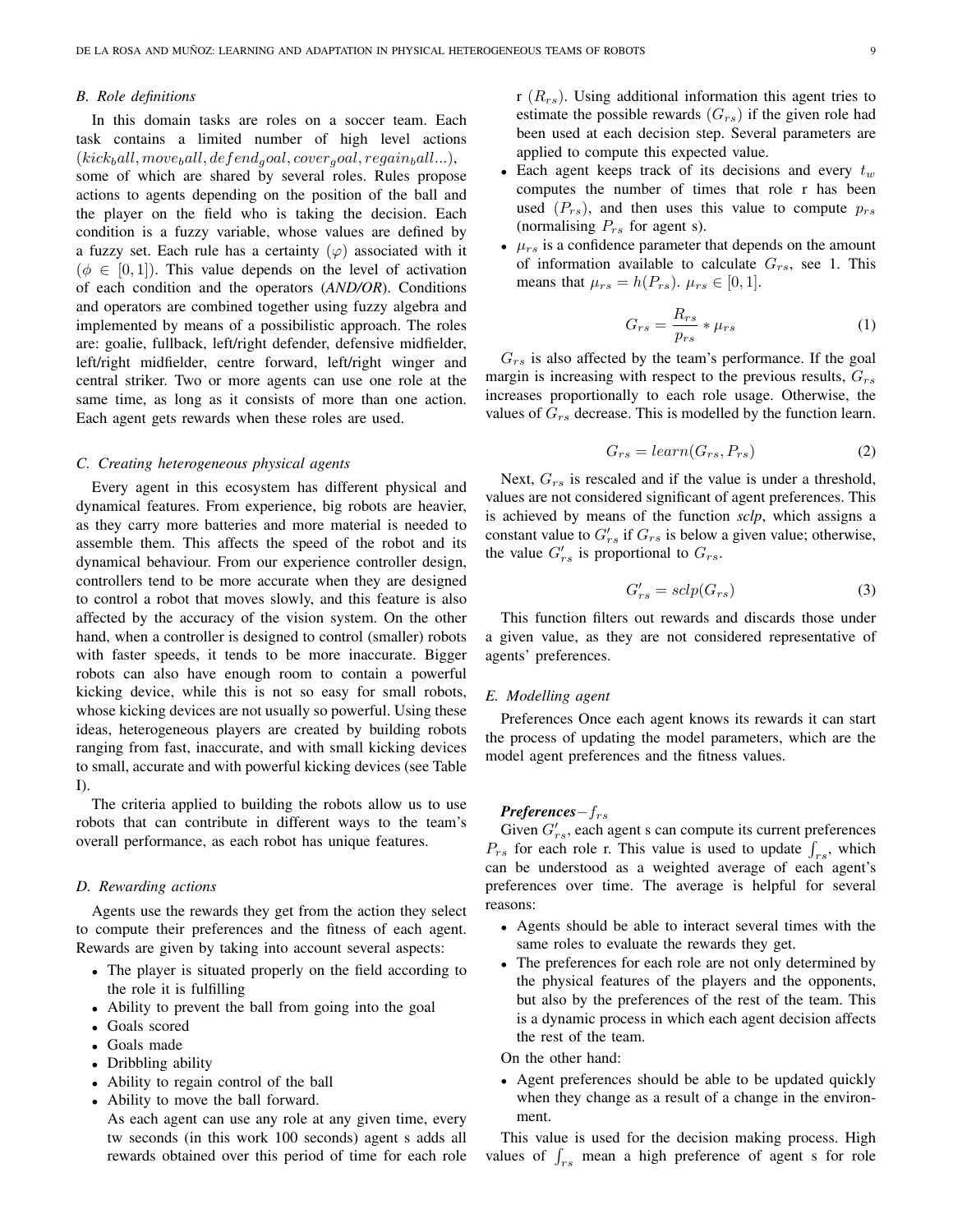| Agent          | Radius(cm) | <b>Translation</b><br>Velocity(m/s) | <b>Turning</b><br>Velocity(rad/s) | Kick<br>Speed(m/s) |
|----------------|------------|-------------------------------------|-----------------------------------|--------------------|
| A1             | 7.0        | 0.25                                | 5.28                              | 0.50               |
| A <sub>2</sub> | 6.5        | 0.30                                | 5.78                              | 0.35               |
| A <sub>3</sub> | 6.0        | 0.35                                | 6.28                              | 0.30               |
| A <sub>4</sub> | 5.5        | 0.40                                | 6.78                              | 0.30               |
| A <sub>5</sub> | 5.0        | 0.45                                | 7.28                              | 0.20               |

TABLE I AGENT FEATURES

r resulting in a higher likelihood of using this role. These preferences can also change as a result of the changes in the value  $N_s$ .

# *Fitness*  $-N_s$

 $N<sub>s</sub>$  is used to compare each agent's individual performance with respect to the whole team and can be understood as the *fitness* of each agent in the group. Above average values of  $N<sub>s</sub>$  mean that agent s is better adapted to the environment and getting more rewards from it. This value is updated depending on  $\eta_s$ , the current *fitness* using the latest rewards obtained by each agent over  $t_w$ . The motivation for using this average is the same as the one for updating preferences (see Equ. 4,5, 6 and 7).

$$
\frac{d\int_{rs}}{dt} = \alpha (N_s p_{rs} - \int_{rs})
$$
\n(4)

$$
\frac{dN_{rs}}{dt} = \gamma(\eta_s - N_s) \tag{5}
$$

$$
p_{rs} = \frac{G'_{rs}}{\sum_{r=1}^{R} G'_{rs}}\tag{6}
$$

$$
\eta_s = \frac{\sum_{r=1}^R G_{rs}}{\sum_{s=1}^S \sum_{r=1}^R G_{rs}} \tag{7}
$$

This model deals with the way decision making is done at two different levels. Each agent s tends to use the roles with the highest preferences  $(\int_{rs})$ . When two agents think that role r is best for them, then  $N_s$  plays a decisive role. This parameter increases/diminishes the values of  $\int_{rs}$ , so agents with higher  $N<sub>s</sub>$  tend to win in these conflictive situations, resulting in a hierarchical structure of the system, in which some agents are dominant with respect to others in conflictive situations. This aspect is detailed in depth in the next section: decision making. F. Decision Making Agents co-operate in order to accomplish their goals. This co-operation technique focuses on reducing the number of conflicts between several agents-for instance, preventing two or more agents from taking the same decision. This consensus technique has been used in soccer robotics [16] to reduce the amount of conflicts. The procedure is the following: initially each robot takes the decision with the highest certainty associated with it according to the revision process imposed by the consensus technique for fuzzy rule certainties. If two or more agents intend to take the same decision, the one with the highest certainty wins. This process is repeated until each agent has taken a different action. Agents

use their communication capability to exchange information and reach agreement on their decisions. The revision process is based on two parameters, *Prestige (P)* and *Necessity (N)*, which modify the value of certainties  $(\varphi)$ . P is related to each agent's preferences. Both parameters have unique values depending on each agent. Here both values are used without a subindex for the sake of the explanation (see later on in this section for more details).

*Prestige* performs a linear transformation over  $\varphi$ , as described in (8).

$$
\varphi' = P(\varphi) = P * \varphi \tag{8}
$$

Then, *Necessity* performs a non-linear transformation over  $\varphi'$  as described in (9).

$$
\varphi'' = N(P(\varphi))\tag{9}
$$

*Prestige* can be understood as the confidence that an agent has in one role. Higher values of Prestige mean high confidence values for these roles. Prestige is a conservative parameter. If an agent has a low confidence in a role, the Prestige value will be very low. Here this value is assimilated to the preferences of each agent.

*Necessity* is a parameter that increases  $\varphi$ ' according to the necessity of the information source that is being revised. This is a non-linear parameter that prevents agents from settling in one/several roles too quickly.

In order to deal with the idea of preference for one role, the value of  $\int_{rs}$  is used to assign the parameter Prestige (P) for the certainty revision process (see (10)).

$$
P = \frac{1}{1 + \exp(\frac{\frac{1}{N_{p} \log e r s * N_{r} \text{ols}} - \int_{r s}}{k})}
$$
(10)

where k is a constant value.

The values of Necessity are computed depending on the use of roles. We use this parameter to make sure that the robot initially uses all the roles. As the agent interacts with the roles and starts to show more preference for one or more roles, the effects of this parameter tend to disappear (see (11)).

$$
N_{rs} = \exp(-\delta * \int_{s}^{total} * \frac{p_{rs}}{f_{rs}})
$$
 (11)

where  $\delta$  is a constant value and  $\int_s^{total} = \sum_{r=1}^R \int_{rs}$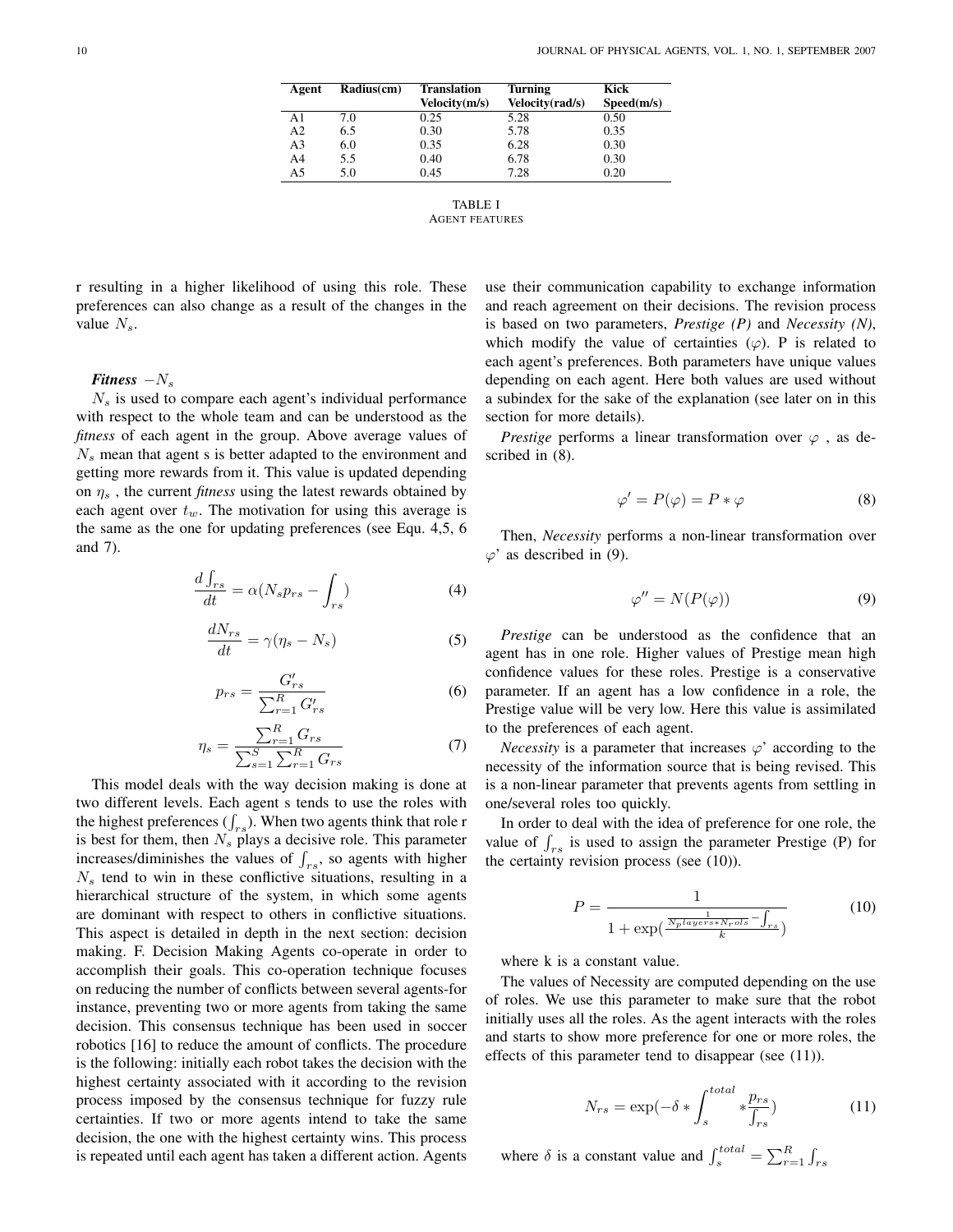

Fig. 1. Team representation



Fig. 2. Role Usage

#### V. EXPERIMENTATION

This section describes how the algorithm works in two different situations: learning and adaptation. These two processes are analyzed through several examples and the results are presented.

One of the most interesting features of this algorithm is that it not only allows a group of heterogeneous components to learn how to perform a joint task co-operatively, it also allows a group of agents to adapt to changes in the environment while working as a team. In order to illustrate the explanations a simplified view of the robot decisions has been developed. Robots are represented according to their role usage, and each role has a position on the field. An average position on the field is determined based on the role usage of each robot. Fig. 1 displays the typical positions defined for each role.

# *A. Learning*

Learning takes place through a self-organising process, in which agents interact with the environment and other teammates. Team-mates interact through co-operation and competition to fill roles. The result is an emergent process in which agents converge to roles.

Fig. 2 shows how the five robots used in the experiments carry out the roles. Two different phases can be perceived in this learning process: exploration and consolidation of agent preferences. During the first phase agents interact with the environment and tend to fill all the roles several times, which can be observed in the middle field (in order to have a clearer view of the results, the information represented is the average of several periods). As initially, preferences are very similar, the exploration of the environment is determined by Necessity, one of the parameters that defines the consensus process. Using this parameter ensures that all agents interact several times with all roles. At this point in the process the team has chaotic behaviour, as agents start using a given role but, a few seconds later, switch to a different one. Agents start to focus on a small number of roles, even though they are still exploring the environment. After a given time, they usually focus on two or three different roles, as their preferences for them are slightly higher than for the rest of the roles. One of the things that usually takes place at this point in the game is that several agents may become interested in the same role. This is due to the same factors detailed previously. This gives rise to competition for roles, which emulates the competition for limited resources that can be observed in animal societies. Agents that have a similar interest in the same role tend to fill the same role in turn, as the Necessity parameter allows agents to explore other roles when the preferences are still very similar. The result of this process depends on the following factors:

- *Opponent's skills*. The disorganised behaviour of the system may keep the team from reaching attacking positions, for instance, if the opponent has very good attacking skills. This may force agents to focus on defensive/midfield roles at the beginning.
- *Physical features*. Each robot's physical features determine the number of rewards that each player can obtain; the skills needed to fill a role usually depend on the opponent.
- *Other team-mates*. Other team-mates often have a similar preference for the same role. This situation can make it more difficult for other agents to use a given role, as the number of conflicts increase (two or more robots decide to choose the same action in the same field area). This may decrease the probability that other players select this role.

During the last phase in the learning process, agents tend to increase their preferences for the role that they were using most of the time at the end of the previous phase. In some cases, some players may finally switch to a different role as a result of the increased order in the system. At the end of this process a set of agents is assigned to different roles. The whole process leads the team to develop a team formation adapted to the opponent with very efficient role distribution among the heterogeneous players. Results show that the result of the learning process is that the team performs, on average, around 90 % of the best hand-coded solution. However, this result can be obtained in about 30 minutes of interaction, while the hand-coded solution may take several days, as the designer needs to know which robots are best suited to a given position and a given opponent. If the opponent changes the designer has to start the whole process again.

Fig. 3 shows how the score for a learning team and a hand-coded team changes over time. The learning team is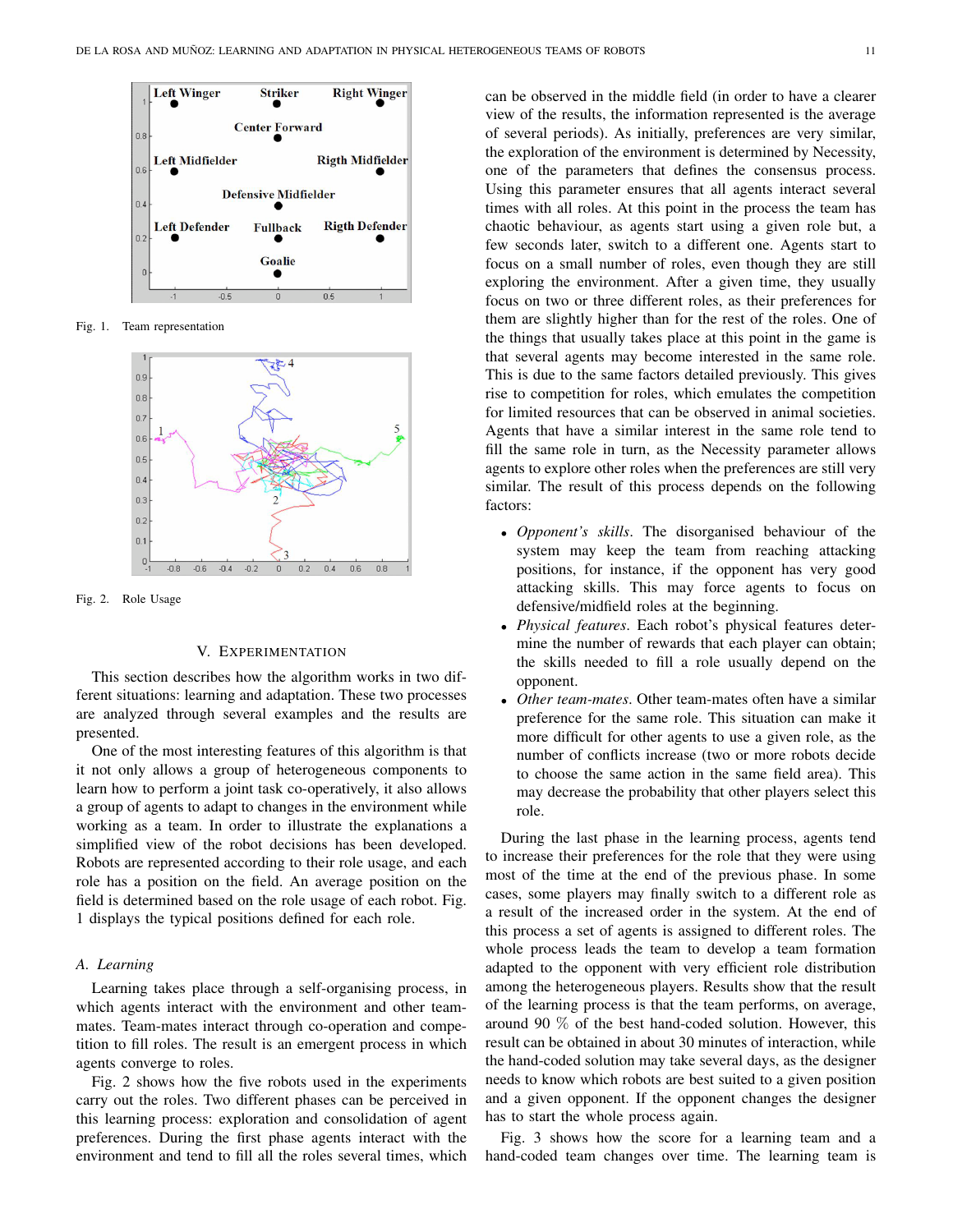

Fig. 3. Learning process

represented by the black line and the opponent by the dotted line. Although initially the opponent performs better than the learning team and the goal margin is increasing, the learning team is able to self-organise and increase the number of goals scored, while the opponent is only able to score a few goals after step 20.

#### VI. ADAPTATION

One of most interesting features of this algorithm is that it allows a team of agents to adapt/develop when it is working and performing reasonably well. The key for this feature is the concept of fitness  $(N_s)$  and the function *sclp*. As the environment evolves (changes in the opponent's behaviour or in physical features of a robot), the amount of rewards that each agent obtains from the environment also changes, thus modifying the preference and fitness for each agent. In some cases, agents do not get enough rewards to keep their current role preferences (due to the filter imposed by *sclp*). In this situation, these agents start to explore the environment again, while the other members continue to fill the same roles. They tend to settle into a different role, thus improving the team performance in the new environment. Fitness contributes to adaptation, especially when the physical features of one of the members change as a result of a mechanical failure.

The following example analyses how the team is able to adapt when one of the team components breaks down, as in example A1. A1 is filling the role of striker when its speed falls from 0.45 m/s to 0.15 m/s and its rotational speed from 7.28 rad/s to 5.28 rad/s. Its performance falls from a goal margin of 80 goals to 30 goals. A3 and A2 are filling the roles of left and right midfielder, while A5 fills the role of goalie and A4 that of defensive midfielder (see Fig. 4).

After the robot failure the team starts to evolve thanks to the change in fitness. A2 tends to move towards more offensive positions, while the other agents, except A3 which also plays in attacking positions, keep their current positions. The reason for these changes is that A1 is not able to play its striker position efficiently any more, as a result of which its rewards decrease, and thus its preferences for this role and the fitness. This allows A2, and also A3, to participate more often in attacking positions. This change in the team configuration results in a better team performance, which jumps to a goal margin of 60 (see Fig. 5).



Fig. 4. Team adaptation 1



Fig. 5. Team adaptation 2

Finally A2 replaces A1 in the role of striker and A1 fills the role that A2 was filling. As A2 is damaged, A4 helps it by playing on the right side of the field. As a result of these changes in team configuration, the performance jumps to a goal margin of 76 goals (see Fig. 6). This example shows that the team is able to adapt while playing efficiently.

If the same fitness value is considered for each robot during the entire process, the system is not able to fully adapt, that is, the performance improves only slightly. This is explained by the fact that the decrease in A1's fitness allows other robots to participate in A1's tasks in attacking positions, as the other members tend to win more conflicts with A1, in this example



Fig. 6. Team adaptation 3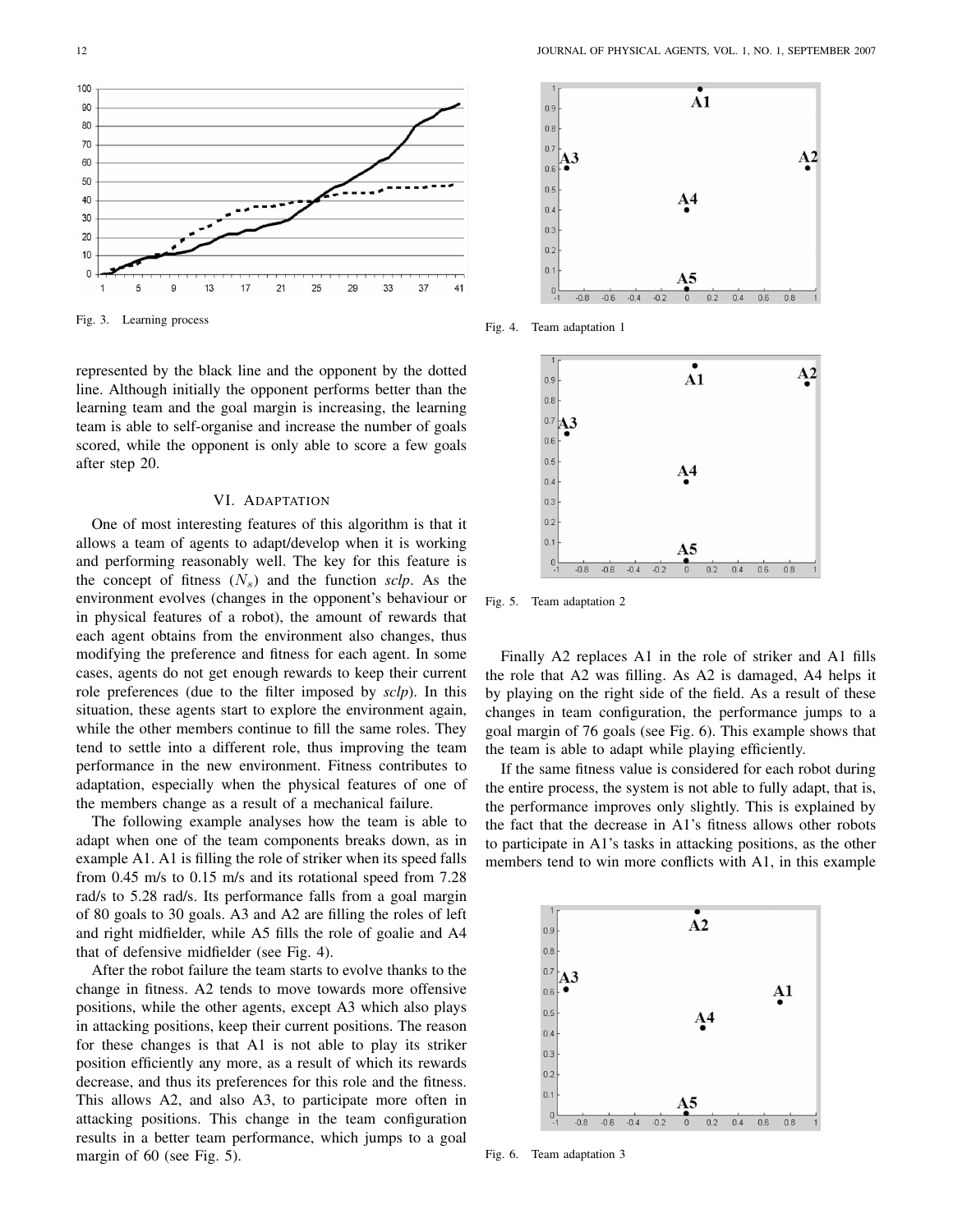A2. As this robot tends to fills offensive roles more often, the overall team performance increases, thus increasing the rewards for A2 in the attacking roles.

# VII. HETEROGENEITY ANALYSIS

The algorithm developed has been applied to a set of homogenous and heterogeneous teams to analyze the benefits/drawbacks of heterogeneity. Five homogenous and five heterogeneous teams were built. Heterogeneous teams were composed of a combination of the robots detailed in Table I, while homogenous teams were composed of 5 identical robots of each of the types described. These teams played against 3 hand-coded teams that represent 3 different levels of difficulty (easy, intermediate and difficult). Eighty simulations were done for each case. Table II details the results of the simulations as a goal margin. The best team against a given opponent is assigned a 1 and the worst team a 0.

Results show that heterogeneous teams generally perform better than the homogeneous ones: 4 out of 5 heterogeneous teams perform better than the homogeneous teams. Analysing each case individually, in two cases a homogeneous team performed better than any heterogeneous team. Although H5 is the best team against the third team, it is the worst against the first and second teams. Heterogeneous teams tend to perform more uniformly than homogenous ones. Their performances show a considerably smaller variance. An in-depth analysis of the results shows the following:

- *Task specialization*. Physical features demanded for a given role depend on the tasks that must be fulfilled. Heterogeneous teams present a wider range of capabilities. Thus, a correct distribution of these capabilities may result in better efficiency when the team performs the different tasks.
- *Flexibility*. One of the features observed in the results is that role distribution in a team of heterogeneous components changes depending on the opponent. This means that the features demanded for each role also depend on the opponent. Thus, heterogeneous teams, on average, tend to perform better because they can combine their capabilities in different ways. Another feature observed in heterogeneous systems is the surprising results of combining skills when the components of the team cooperate.
- *Skills combination*. There are several examples (HT1 and HT2, HT3 and HT4) where replacing a robot that individually performs worse against the same opponent results in a poorer team performance.

# VIII. CONCLUSIONS AND FUTURE WORK

This paper has presented a novel approach to allow a team of heterogeneous members to select the best roles for them based on the other team-mates and the environment. In addition, the algorithm detailed in this paper allows the team of robots to adapt while still performing efficiently. Finally, this algorithm was applied to several teams of homogeneous and heterogeneous robots. The results have shed some light on the question of heterogeneity in multi-robot systems. We will

extend this algorithm to other domains and other problems. One of these new domains is Rescue [17], in which mainly heterogeneous teams of robots are deployed to rescue people after a catastrophe. The algorithm can also be improved so that tight co-operation can be learnt. This model will be tested using other decision-making processes.

#### ACKNOWLEDGMENT

This work was supported by the Spanish MCYT project DPI2007-66872-C02-01, Arquitecturas Multiagente de Control e Interaccion de Robots Móviles en su Aplicación al Rescate de Supervivientes de Catástrofes con Agua and by EU project No. 34744 ONE: Open Negotiation Environment, FP6-2005-IST-5, ICT-for Networked Businesses.

## **REFERENCES**

- [1] L.E. Parker, "Current State of the Art in Distributed Autonomous Mobile Robotics", Distributed Autonomous Robotic Systems 4, Lynne E. Parker, George Bekey, and Jacob Barhen (eds.), Springer, 2000: 3-12.
- [2] T. Balch, "Behavioral Diversity in Learning Robot Teams", PhD Thesis Georgia Tech 1998.
- [3] L. E. Parker, "Heterogeneous Multi-Robot Co-operation", PhD Thesis MIT, May 1994.
- [4] B.P. Gerkey and M.J. Mataric, "Murdoch: Publish/Subscribe Task Allocation for Heterogeneous Agents", Proceedings Agents 2000, Barcelona, Spain, June 2000.
- [5] C. Castelpietra, L. Iocchi, D. Nardi, M. Piaggio, "Communication and Coordination among Heterogeneous Mid-size Players: ART99", In Proceedings of the 4th International Workshop on RoboCup, pages 149-158, Melbourne, Australia, August 2000.
- [6] R. Simmons, S. Singh, J. Ramos and T. Smith, "Coordination of Heterogeneous Robots for Large-Scale Assembly", Proceedings of the International Symposium on Experimental Robotics (ISER), Hawaii, December 2000.
- [7] L. Chaimowicz, T. Sugar, V. Kumar and M.F. Campos, "An Architecture for Tightly Coupled Multi-Robot Cooperation", Proceedings of the 2001 IEEE International Conference on Robotics and Automation, pp. 2292- 2297. Seoul - Korea, May, 2001.
- [8] H. Kitano, P. Stone, M. Veloso, S. Coradeschi, E. Osawa and H. Matsubara, "The RoboCup Synthetic AgentChallenge 97", XV IJCAI-97 International Joint Conference on Artificial Intelligence, Vol. 1, pp.24-29, Nagoya, August 1997.
- [9] P. Stone and M. Veloso, "Multiagent Systems: A Survey from a Machine Learning Perspective", Autonomous Robotics, volume 8, number 3, July 2000.
- [10] M.V. Nagendra, V.R. Lesser, and S.E. Lander, "Learning organisational roles in a heterogeneous multi-agent system" In Adaptation, Coevolution and Learning in Multiagent Systems: Papers from the 1996 AAAI Spring Symposium, pages 72-77, Menlo Park, CA, March 1996. AAAI Press.
- [11] E. Bonabeau, M. Dorigo and J-L Theraulaz, "Swarm Intelligence: From Natural to Artificial Systems", Oxford University Press.
- [12] Bonabeu, Theraulaz and Deneubourg, "Dominance orders in animal societies: the self-organisation revisited", Bulletin of Mathematical Biology, 1999.
- [13] T. Hogg and B.A. Huberman, "Controlling Chaos in Distributed Systems", IEEE Transactions on Systems, Man, and Cybernetics, Vol. 21, No. 6, November/December 1991.
- [14] F.L.W. Ratnieks and C. Anderson, "Task partitioning in Insect Societies", Insectes Sociaux, 46 (1999) pp 95-108.
- [15] B.A. Huberman and T. Hogg, "The Emergence of Computational Ecosystems", 1992 Lectures in Complex Systems, pp185-205, SFI Studies in the Sciences of Complexity, Volume V, Addison-Wesley, 1993.
- [16] J. Ll. de la Rosa, A. Oller, J. Veh and J. Pujol, "Soccer Team based on Agent-Oriented Programming", Robotics and Autonomous Systems. Ed. Elsevier, Vol. 21, pp.167-176, October 1997.
- [17] H. Kitano, S. Tadokoro, I. Noda, H. Matsubara, T. Takahashi, A. Shinjou and S. Shimada, "RoboCup Rescue: Search and Rescue in Large-Scale Disasters as a Domain for Autonomous Agents Research", Systems, Man, and Cybernetics, 1999. IEEE SMC '99 Conference Proceedings, Vol. 6, 1999 Page(s): 739 -743